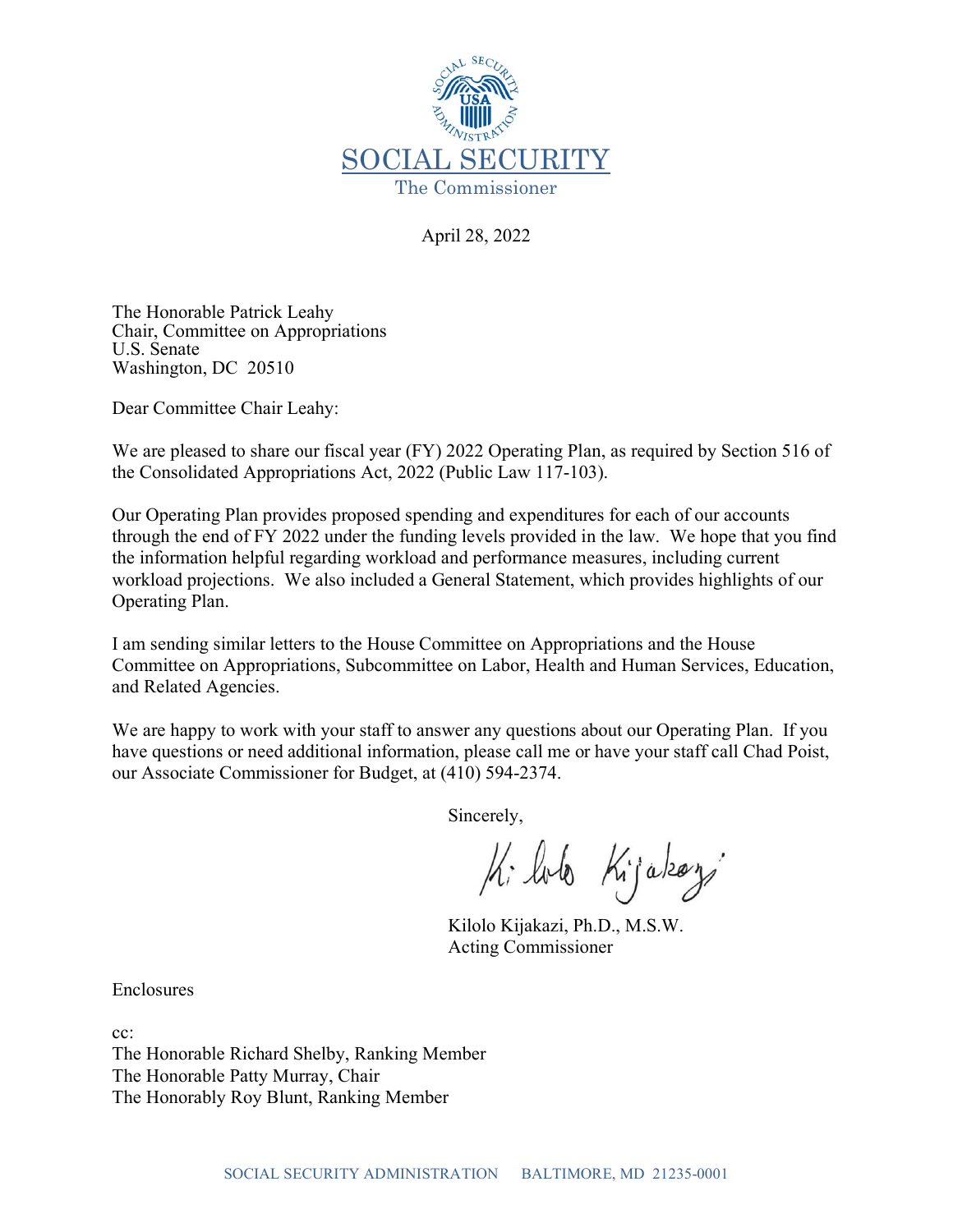## **SOCIAL SECURITY ADMINISTRATION GENERAL STATEMENT**

The Consolidated Appropriations Act (CAA) 2022 provides \$13.342 billion in administrative funding to operate our agency in fiscal year (FY) 2022. This amount includes \$55 million, which remains available through September 30, 2023, to address the disability hearings backlog, and \$1.708 billion, which is available through March 31, 2023, in dedicated program integrity (PI) funding.

While the funding we received is a \$411 million increase from our FY 2021 enacted level of \$12.931 billion, the level is \$847 million less than the FY 2022 President's Budget request of \$14.189 billion and does not cover increases in our fixed expenses. The appropriation also comes at a time when we are facing unprecedented operational challenges as we expand inperson services and prepare for pent-up demand that grew during the pandemic. We will work within the appropriated level to deliver frontline services to the best of our ability, although there will be unavoidable performance impacts, such as longer lines and wait times in our field offices, and growing backlogs as we work through increased claims.

While we appreciate the increase over FY 2021, our funding has remained relatively flat for the previous four years and appropriations for base administration have failed to cover our fixed costs over the past decade. For instance, we will need to spend approximately \$550 million in FY 2022 to cover employee pay raises, step increases, and Federal Employees Retirement System contributions. We are also absorbing costs related to expanding in-person services, such as COVID-19 testing, facilities cleaning, more guards, and information technology (IT). To fund these expenses and fixed costs, we are delaying critically needed hires, including for teleservice staff, and postponing select IT improvements. We are also reducing overtime that would have supported increased demand from potential surges of people returning to our offices for inperson service and processing the work created by the increased traffic.

The pandemic disrupted many of our workloads, including at the State disability determination services (DDS) that handle the medical determinations for both initial disability claims and the first level of appeal, as well as medical continuing disability reviews (CDR). While we are working to improve our hiring and retention of DDS staff, DDSs are still struggling to hire and retain staff in many States and are experiencing a historically high attrition rate. At the same time, we are anticipating an increase in claims now that we have expanded in-person services. Further, we remain below where we want to be on disability claims processing. The initial disability claims pending level has increased to over 800,000 in March 2022, more than 200,000 cases higher than prior to the pandemic at the end of FY 2019. The average initial claims wait time through February 2022 was 173 days compared to 120 days in September 2019.

We acknowledge that it is challenging for individuals to wait over six months on average to receive a disability decision. We have made it a priority to improve the average processing time for initial claims generally and work down older cases, even as we expect to see more initial claims. Our new agency priority goal (APG) on initial disability claims reflects this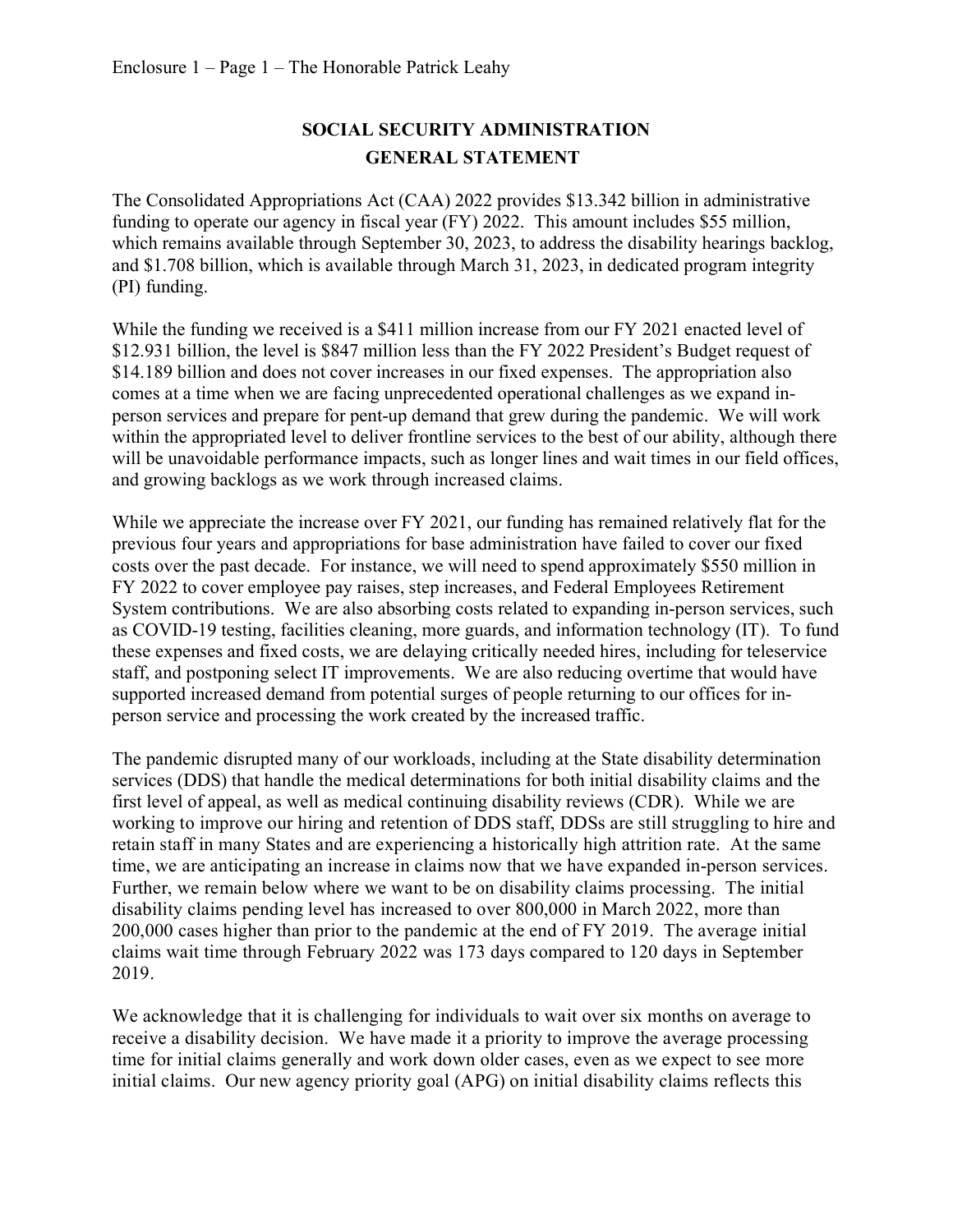commitment. However, it will take a multi-year effort and adequate funding to restore prepandemic average initial disability claims wait times.

Our employees are the heart of our agency. They are dedicated to addressing these unprecedented demands, but we are facing our lowest staffing level in 25 years. Our funding level will constrain our ability to add staff. Because of the FY 2022 funding level, we were forced to implement a temporary hiring freeze, including all external Federal hires and DDS hires. Additionally, we are severely limiting our use of overtime to address the most crucial workloads. This will increase our customers' wait times for in-person and phone service, increase claims processing times, and lead to increases in pending workloads. It will also affect employee morale, which is already very low, as demonstrated by the Federal Employee Viewpoint Survey and recent Pulse Surveys.

Dedicated PI funding supports our cost-effective PI work. The FY 2022 funding level provides \$1.708 billion through March 31, 2023 and is \$133 million more than our FY 2021 enacted level of funding. In FY 2022, we expect to complete 621,000 full medical CDRs and 2.3 million Supplemental Security Income redeterminations. We recognize the importance of our PI workloads to ensure individuals receive the benefits to which they are entitled and to safeguard the integrity of our programs.

We strive to balance our stewardship and service work; this year our most immediate priority is addressing the needs of our customers who have faced barriers to accessing us in-person during the pandemic period. Dedicated PI funding exclusively supports PI activities performed by staff in our field offices and the State DDSs. The same employees also handle other workloads that cannot be funded with PI, including taking in-office claims services and processing benefit applications. Therefore, working on PI comes at the expense of frontline service. While regaining currency in our medical CDR workload is important, our most immediate critical need is to serve the public by expanding in-person service and working down backlogs that resulted from the pandemic.

Eliminating the disability hearings backlog remains a priority. Our pending number of hearings, which we continued to reduce throughout the pandemic, has decreased to 344,000 at the end of February. From the peak in September 2017 to February 2022, we reduced the average monthly wait time for a hearing by 320 days. However, in FY 2022, our average processing time began to increase. As of February 2022, our average wait time was 313 days. As we resume in-person hearings and work through our oldest cases for individuals who have been waiting for an inperson hearing, we anticipate a temporary increase in the average processing time and project that September 2022 monthly average processing time for hearings will be 570 days. The \$55 million in dedicated funding that we received in FY 2022 will keep us on track to eliminate the backlog and achieve a 270-day monthly average processing time by the end of FY 2023.

Our customers rely on our National 800 Number to reach us. We are modernizing our National 800 Number by implementing our Next Generation Telephony Project, which replaces three legacy telephone systems with a single platform. During this transition Network disruptions have slowed our speed of answer and increased our busy rates. We are also delaying hiring until the fourth quarter, resulting in fewer employees to provide service through this critical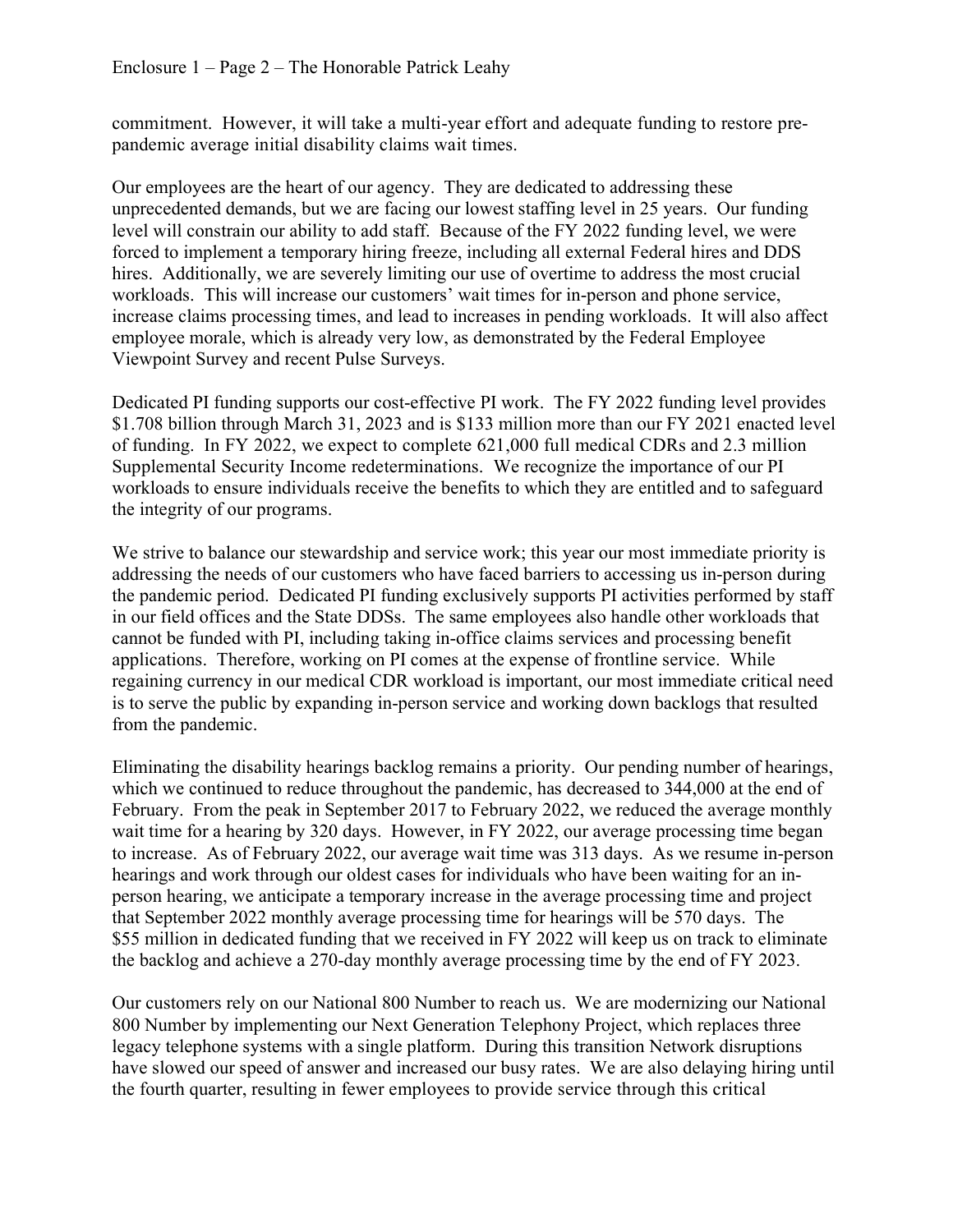communication channel to the public. In FY 2022, we estimate our speed of answer will increase to 27 minutes, a 13-minute increase over FY 2021, while our busy rate will rise to 7 percent after nearly eliminating it in FY 2021. While we are working to correct the initial degradation of service experienced during our transition, the new system will be more efficient and customer-centric when it is fully operational in FY 2023. Our work this year positions us to achieve our APG to reduce average wait times to less than 12 minutes by the end of 2023. We also plan to reduce the average busy rate from 7 percent to 1 percent over the same period.

We are in the final year of our 5-year [IT Modernization Plan,](https://www.ssa.gov/open/materials/IT-Modernization-Plan-2020-Update.pdf) and have made progress updating our technology, which will ensure that the public receives relevant and timely information and more service options. However, we will need to make targeted reductions to our IT budget this fiscal year. Specifically, we will delay a major contract into the next fiscal year and postpone some of our lower priority systems development efforts.

Our programs provide income security for the diverse populations we serve, including people of color, those in underserved communities, people with disabilities, workers, and their families. While we face many challenges, we are carefully making difficult operating decisions within our current resources to best serve the millions of people who rely on us. We are committed to ensuring equity across our programs, improving our customers' experience, supporting our dedicated workforce, and safeguarding our benefit programs. We need sustained, adequate funding to do so.

We are acutely aware of the important issues and crises facing our country and the world, and recognize the importance of our services in the lives of our beneficiaries. Almost every American counts on us at some critical juncture in their life, whether we are providing retirees the benefits they've worked for, helping people with disabilities to pay for basic life necessities, enabling new workers by providing a Social Security Number, or trying to solve a multitude of other problems. We strive to provide an exceptional customer experience to the public. While we will not be able to provide the level of services we would like – or that the public expects – in FY 2022, we will do our best to provide essential services to the public and work through expected backlogs. Receiving the full FY 2023 President's Budget will be vital to reducing our backlogs and achieving an exceptional level of customer service.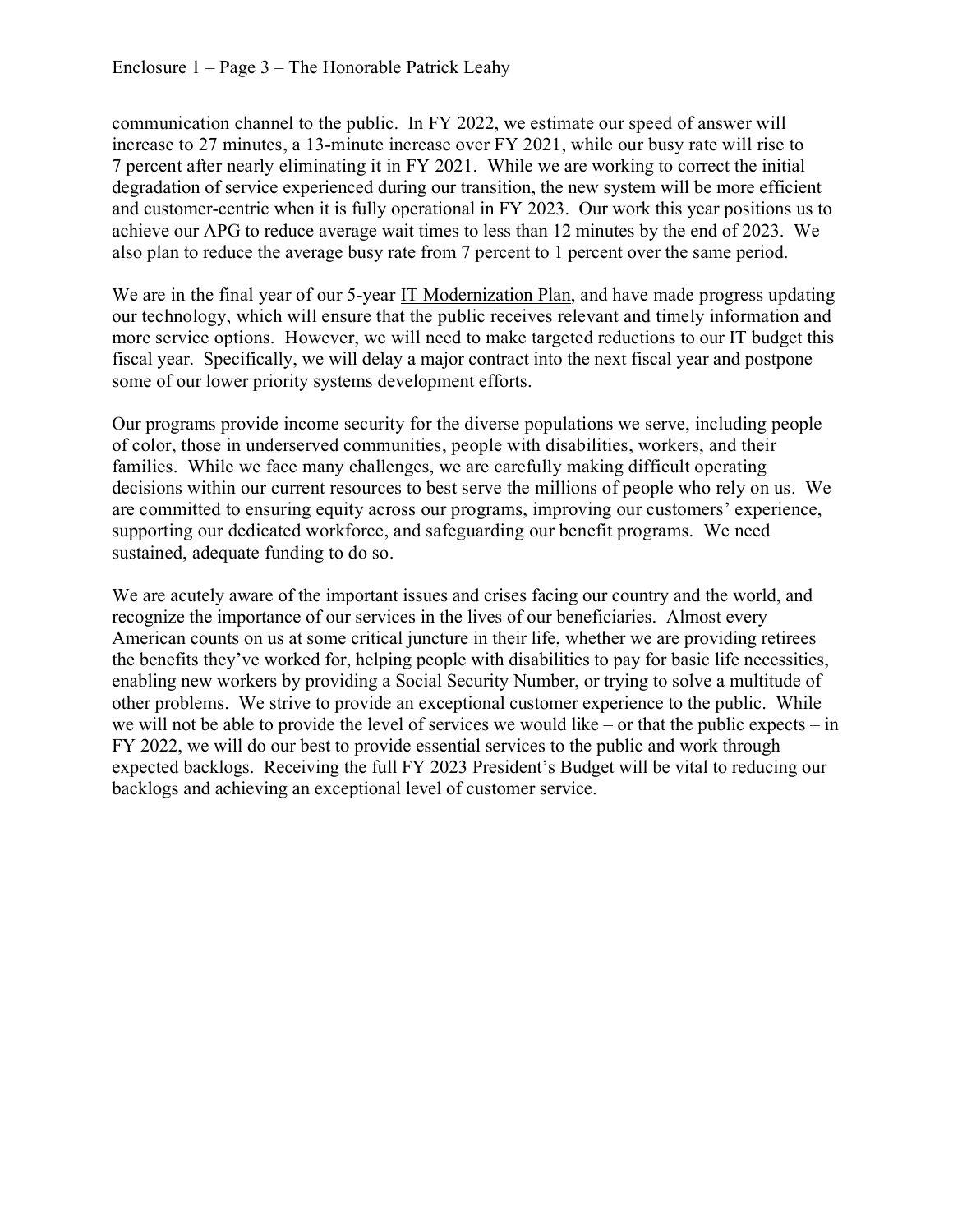## **Social Security Administration (SSA) Fiscal Year (FY) 2022 Operating Plan Appropriated FY 2022 Funds and Carryover/Transfers of Unobligated Prior-Year Funds**

**(\$ in millions)**

| <b>Budget Authority:</b>                                  | FY 2022<br><b>President's</b><br><b>Budget</b> | FY 2022<br>Available<br><b>Funding</b> |
|-----------------------------------------------------------|------------------------------------------------|----------------------------------------|
| Payments to the Social Security Trust Funds (PTF)         |                                                |                                        |
|                                                           | 6.0                                            | 6.0                                    |
|                                                           | 5.0                                            | 5.0                                    |
|                                                           | 11.0                                           | 11.0                                   |
| <b>Supplemental Security Income (SSI)</b>                 |                                                |                                        |
|                                                           | 60,691.1                                       | 60,691.1                               |
|                                                           | 19,600.0                                       | 19,600.0                               |
|                                                           | 41,091.1                                       | 41,091.1                               |
|                                                           | 4.828.1                                        | 4,531.7                                |
|                                                           | 3.601.5                                        | 3.378.4                                |
|                                                           | 197.7                                          | 192.1                                  |
|                                                           | 1,029.0                                        | 961.1                                  |
|                                                           | 205.0                                          | 205.0                                  |
|                                                           | 86.0                                           | 86.0                                   |
|                                                           | 65.810.3                                       | 65,513.8                               |
| Carryover of Unobligated FY 2021 Balances and Recoveries: |                                                |                                        |
|                                                           | 1,984.9                                        | 2,347.7                                |
|                                                           | 2,104.0                                        | 2,194.6                                |
|                                                           | 0.6                                            | 55.5                                   |
|                                                           | 0.0                                            | 13.1                                   |
|                                                           | 0.0                                            | 0.0                                    |
|                                                           | 24.7                                           | 38.4                                   |
|                                                           | 4,114.2                                        | 4,649.2                                |
|                                                           | 69.924.5                                       | 70,163.0                               |

1/ The total does not include \$214 million in carryover in the FY 2022 President's Budget and \$201 million in carryover in FY 2022 available funding for State supplementary payments, which is not part of the annual appropriation.

Note: Numbers may not add due to rounding.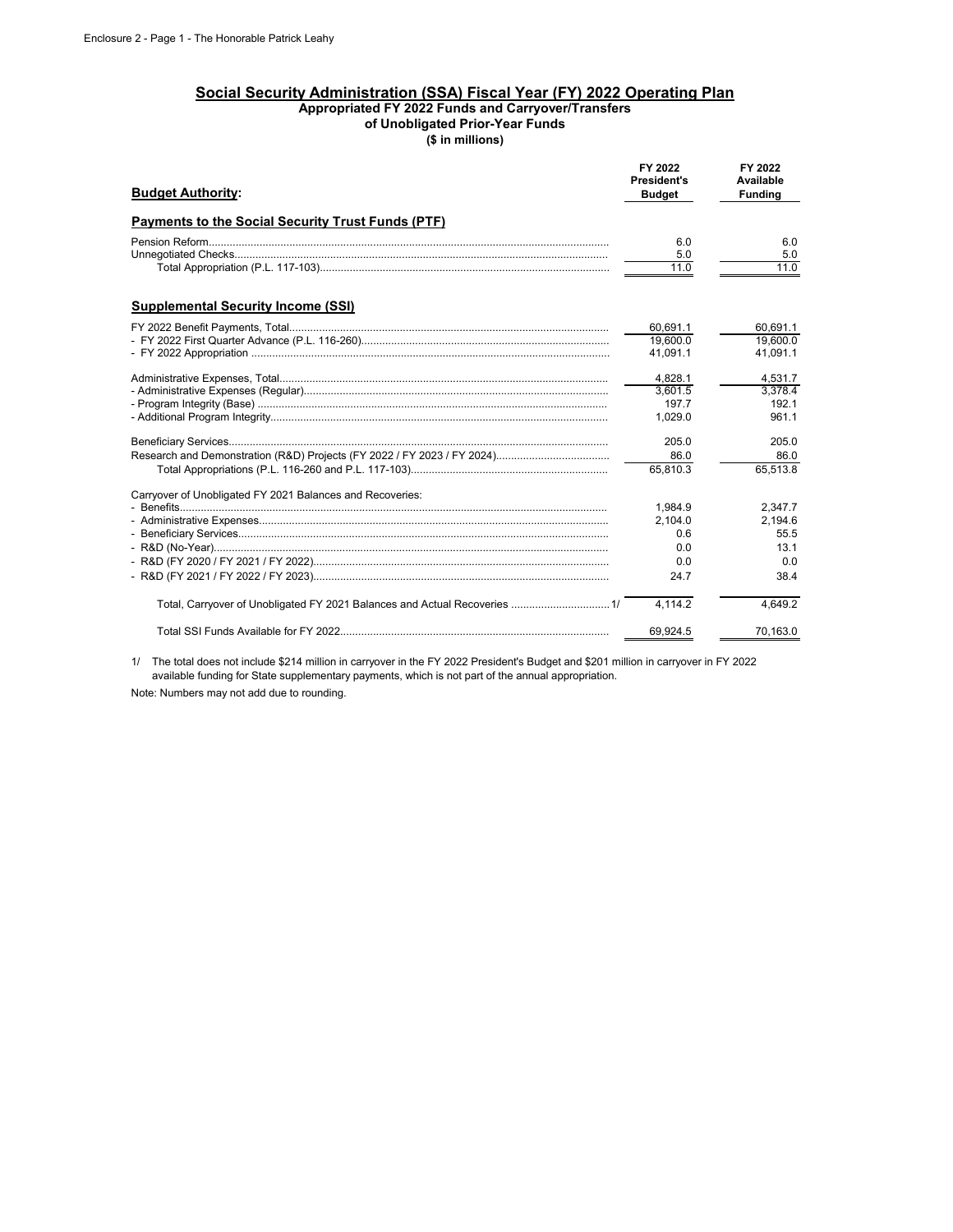|                                                                                                                                                                    | FY 2022<br><b>President's</b><br><b>Budget</b> | FY 2022<br>Available<br><b>Funding</b>       |  |
|--------------------------------------------------------------------------------------------------------------------------------------------------------------------|------------------------------------------------|----------------------------------------------|--|
| <b>Limitation on Administrative Expenses (LAE)</b>                                                                                                                 |                                                |                                              |  |
|                                                                                                                                                                    | 12,339.2                                       | 11,437.3 2                                   |  |
|                                                                                                                                                                    | 273.0                                          | 273.0                                        |  |
|                                                                                                                                                                    | 1.435.0<br>2.7                                 | 1.435.0<br>2.6                               |  |
|                                                                                                                                                                    | 138.0                                          | 138.0                                        |  |
|                                                                                                                                                                    | 1.0                                            | 1.0                                          |  |
|                                                                                                                                                                    | 14,188.9                                       | 13,286.9                                     |  |
| <b>Other Available Funds:</b><br>Carryover/Recoveries from Unobligated Information Technology Systems Balances (No-Year)                                           | 150.0                                          | 226.4                                        |  |
|                                                                                                                                                                    | $50.2 \quad 3/$                                | 41.74                                        |  |
|                                                                                                                                                                    | 0.0                                            | 0.1                                          |  |
| Hearing Backlog within Office of Hearings Operations                                                                                                               | 0.0<br>0.0                                     | 23.9<br>55.0                                 |  |
|                                                                                                                                                                    |                                                |                                              |  |
| Additional Program Integrity - FY 2021 / FY 2022 (P.L. 116-260) (through March 31, 2022)                                                                           |                                                |                                              |  |
| Carryover/Recoveries from Unobligated Additional Program Integrity Balances                                                                                        | 261.1                                          | 124.5                                        |  |
| Medicare Access and CHIP Reauthorization Act (MACRA) (P.L. 114-10)                                                                                                 | 25.8                                           | 25.8                                         |  |
| American Recovery and Reinvestment Act (ARRA) (P.L. 111-5):<br>Carryover/Recoveries from Unobligated ARRA Balances (No-Year) - NSC Replacement                     | 0.0                                            | 0.1                                          |  |
| Medicare Improvement for Patients and Providers Act (MIPPA) (P.L. 110-275):<br>Carryover/Recoveries from Unobligated MIPPA Balances (No-Year) - Low Income Subsidy | 5.8                                            | 11.5                                         |  |
| Office of the Inspector General, SSA                                                                                                                               |                                                |                                              |  |
|                                                                                                                                                                    | 32.0                                           | 30.3                                         |  |
|                                                                                                                                                                    | 80.0                                           | 76.3                                         |  |
|                                                                                                                                                                    | 112.0                                          | 106.7                                        |  |
|                                                                                                                                                                    | 0.0                                            | 2.0                                          |  |
|                                                                                                                                                                    | 112.0                                          | 108.7                                        |  |
| <b>Estimated Outlays:</b>                                                                                                                                          | FY 2022<br><b>President's</b><br><b>Budget</b> | FY 2022<br><b>Current</b><br><b>Estimate</b> |  |
|                                                                                                                                                                    | 11.0                                           | 11.0                                         |  |
|                                                                                                                                                                    | 14,127.0                                       | 13,696.0                                     |  |
|                                                                                                                                                                    | 67,704.0                                       | 66,039.0                                     |  |
|                                                                                                                                                                    | 111.0                                          | 107.0                                        |  |

2/ Includes \$125.1 million for operation and maintenance of specific facilities delegated to SSA by the General Services Administration.

3/ Reflects \$50.222 million in Delegations authority and from prior years estimated to be carried over into FY 2022.

 and modernization of the Arthur J. Altmeyer Building, and \$196.5 thousand for construction. 4/ Includes authority from prior years estimated to be carried over for the following purposes: \$40.2 million for operation and maintenance of specific facilities delegated to SSA by the General Services Administration, \$1.3 million for the renovation

Note: Numbers may not add due to rounding.